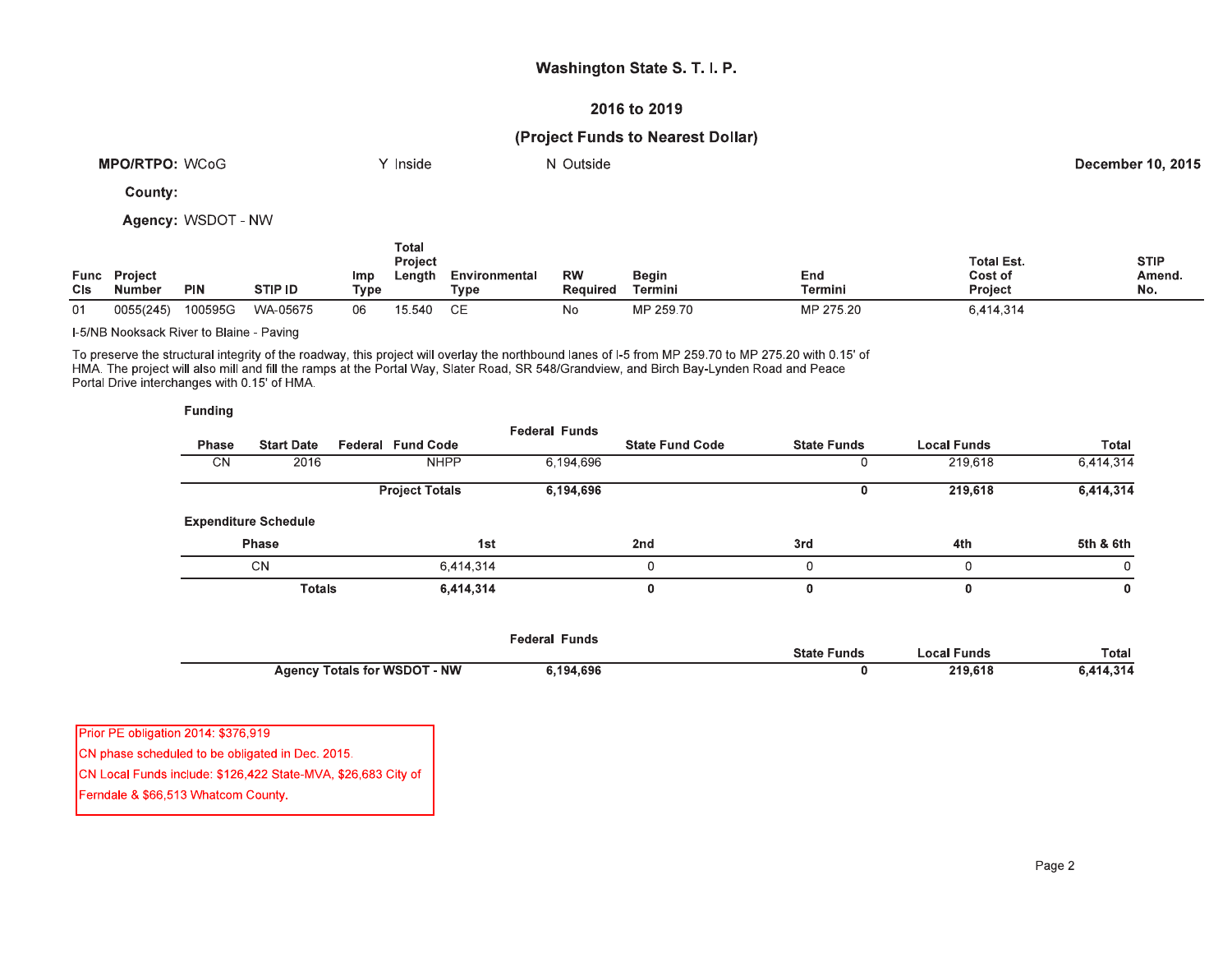# **Washington State S. T. I. P.**

# **2016 to 2019**

# **(Project Funds to Nearest Dollar)**

|        | MPO/RTPO: WCoG                              |                                      |                                             |                    | Y Inside                          |                                     | N Outside             |                         |                    |                                         | March 17, 2016               |  |
|--------|---------------------------------------------|--------------------------------------|---------------------------------------------|--------------------|-----------------------------------|-------------------------------------|-----------------------|-------------------------|--------------------|-----------------------------------------|------------------------------|--|
|        |                                             | <b>County: Whatcom</b>               |                                             |                    |                                   |                                     |                       |                         |                    |                                         |                              |  |
|        |                                             | Agency: Whatcom Transp.<br>Authority |                                             |                    |                                   |                                     |                       |                         |                    |                                         |                              |  |
| CIs    | Func Project<br><b>Number</b>               | <b>PIN</b>                           | <b>STIP ID</b>                              | <b>Imp</b><br>Type | <b>Total</b><br>Project<br>Length | <b>Environmental</b><br><b>Type</b> | <b>RW</b><br>Required | <b>Begin</b><br>Termini | End<br>Termini     | <b>Total Est.</b><br>Cost of<br>Project | <b>STIP</b><br>Amend.<br>No. |  |
| $00\,$ |                                             |                                      | WTA94                                       | 23                 |                                   | <b>CE</b>                           | No                    | n/a                     | n/a                | 1,600,500                               | 1601<br>AdMod                |  |
|        |                                             |                                      | REPLACE (APPROX. 15) PARATRANSIT MINI BUSES |                    |                                   |                                     |                       |                         |                    |                                         |                              |  |
|        | Replace (approx. 15) paratransit mini-buses |                                      |                                             |                    |                                   |                                     |                       |                         |                    |                                         |                              |  |
|        |                                             | <b>Funding</b>                       |                                             |                    |                                   |                                     |                       |                         |                    |                                         |                              |  |
|        |                                             | <b>Phase</b>                         | <b>Start Date</b>                           |                    | <b>Federal Fund Code</b>          |                                     | <b>Federal Funds</b>  | <b>State Fund Code</b>  | <b>State Funds</b> | <b>Local Funds</b>                      | <b>Total</b>                 |  |
|        |                                             | <b>ALL</b>                           | 2016                                        |                    |                                   | 5307                                | 1,328,415             |                         | 0                  | 272,085                                 | 1,600,500                    |  |
|        |                                             |                                      |                                             |                    | <b>Project Totals</b>             |                                     | 1,328,415             |                         | 0                  | 272,085                                 | 1,600,500                    |  |
|        |                                             |                                      | <b>Expenditure Schedule</b>                 |                    |                                   |                                     |                       |                         |                    |                                         |                              |  |
|        |                                             |                                      | Phase                                       |                    |                                   | 1st                                 |                       | 2nd                     | 3rd                | 4th                                     | 5th & 6th                    |  |
|        |                                             |                                      | ALL                                         |                    |                                   | 1,600,500                           |                       | 0                       | 0                  | 0                                       | 0                            |  |
|        |                                             |                                      | <b>Totals</b>                               |                    |                                   | 1,600,500                           |                       | 0                       | 0                  | 0                                       | 0                            |  |